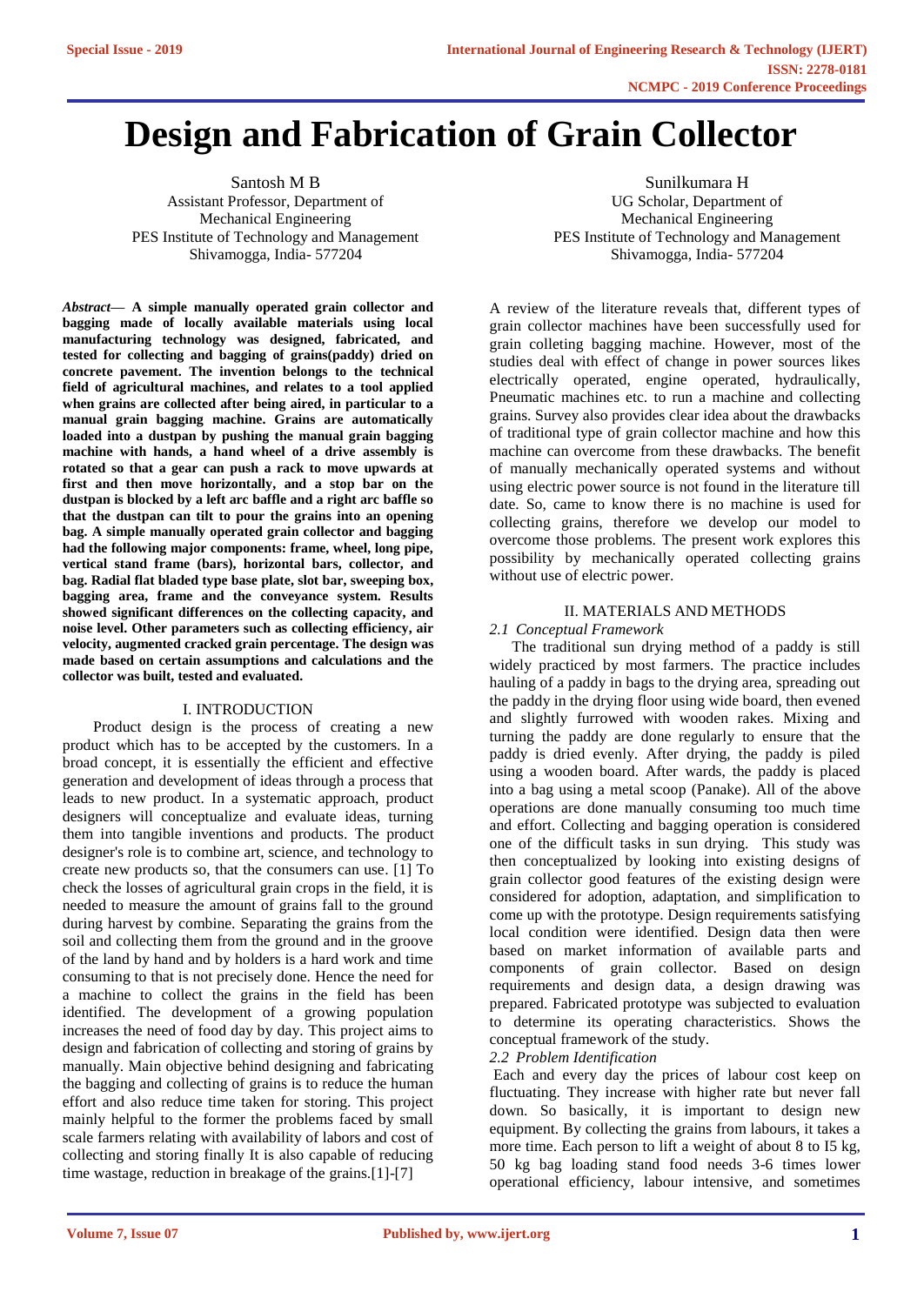encounter should rain the weather, the food collected will not timely rain.

*2.3 Objectives*

The main objective of this project work is to design and develop a manually operated grain collector that can be easily manufactured locally from available local materials and low cost it will replace the old traditional process.

A manually operated grain collector developed with major list of objectives.

- To fabricate and assemble the designed grain collector.
- Grain collector is small machinery for efficient collection of all types of small size grins.
- The machine has a simple construction and is light in weight which makes it easy to handle.
- To minimize manpower and reduce the hard work.
- To minimize the time for collecting.

# III. METHODOLOGY

The methodology consists of the following steps

- Diagram and its working Principle
- Design process
- Proposed Procurement of raw materials
- Fabrication of individual parts
- Cost Estimation & Final Assembly



Fig 3.1 Proposed diagram of grain collector



Fig 3.2 Sectional views of grain collector

# *3.1 Construction Details*

The construction details of grain collector as shown in fig.3.1 this collector is developed to collect the grains from the floor. The current work divided into two portion front consists of hopper and back side consists of frame, handle and base plate. The frame is an important part of the collector and it must provide flexibility to withstand all loads and support for remaining parts of the collector. It is made up of mild steel L section having a height 31 mm, width 31mm and thickness 3mm. It consists of 11 L section pieces these L section mild steel pieces are welded. 3 pieces are cut into 550mm length, 4 pieces are cut into 755mm length and 4 pieces are cut into 610mm length. The two rectangular section mild steel are welded to reduce the bending of frame and increase the strength of the frame. The cross section of the rectangular section is 5mm×30mm and cut into 760mm length. At the bottom of frame base plate is fabricated and it is having thickness of 3mm and it is cut into 610mm×550mm cross section. The main function of the base plate is to takes the overall weight of the bag. The circular handle is made up of mild steel having a diameter of 32mm and 142mm length. There are two handles are welded to a top backside of the frame to move the collector towards grains which is spread over the floor. The lifter is made up of mild steel L section and one hallows circular tube. The L section material cut into 6 pieces, 2 pieces are cut into 1590mm, 2 pieces are cut into 590mm and remaining 2 pieces are cut into300mm. diameter of hallow circular shaft is 50mm, thickness is 3mm and length is 550mm. A solid circular shaft is made up of mild steel having length of 550mm and diameter is 25mm is welded to frame at the bottom. Wheels are attached to both ends of the shafts with the help of bearings and the diameter of wheels is 126mm and thickness is 20mm.

# *3.2 Working principal*

The grains spread over the floor that can be lifted and collected by using this collector. Here the hopper will be provided at the front of the machine and bag is fixed back side of the machine. Machine can be operated manually when at rest position of the hopper the machine is moved the grains which is presented on the floor is to be collected in the hopper up to 4 to 5 kgs of grains. Handle which is connected to the hopper that can be pulled down word whatever grains present in the hopper is collected into the bag, this can be done up to fill the bag.

|  |  | 3.3 List of material used |  |
|--|--|---------------------------|--|
|  |  |                           |  |

|                                | Table 1 Details summary of materials used |                          |                                                                  |  |  |  |
|--------------------------------|-------------------------------------------|--------------------------|------------------------------------------------------------------|--|--|--|
| SI.<br><b>Components</b><br>No |                                           | <b>Material</b>          | <b>Specification</b>                                             |  |  |  |
| 1                              | <b>Base Plate</b>                         | Mild steel               | Width: 550 mm<br>Height: 610 mm<br>Crosssection: $550\times3$ mm |  |  |  |
| 2                              | Wheels                                    | Polymer                  | Wheel diameter: $125$ mm $\&$<br>thickness=25mm                  |  |  |  |
| 3                              | Hopper                                    | <b>GI</b> Sheet<br>Metal | Upper width: 120 mm<br>Lower width: 620mm,<br>$Height=550$ mm    |  |  |  |
| 4                              | Frame                                     | Mild steel               | $W*H*T 31mm*31mm*3mm$                                            |  |  |  |
| 5                              | Lifter                                    | Mild steel               | $W*H*T31mm*31mm*3mm$                                             |  |  |  |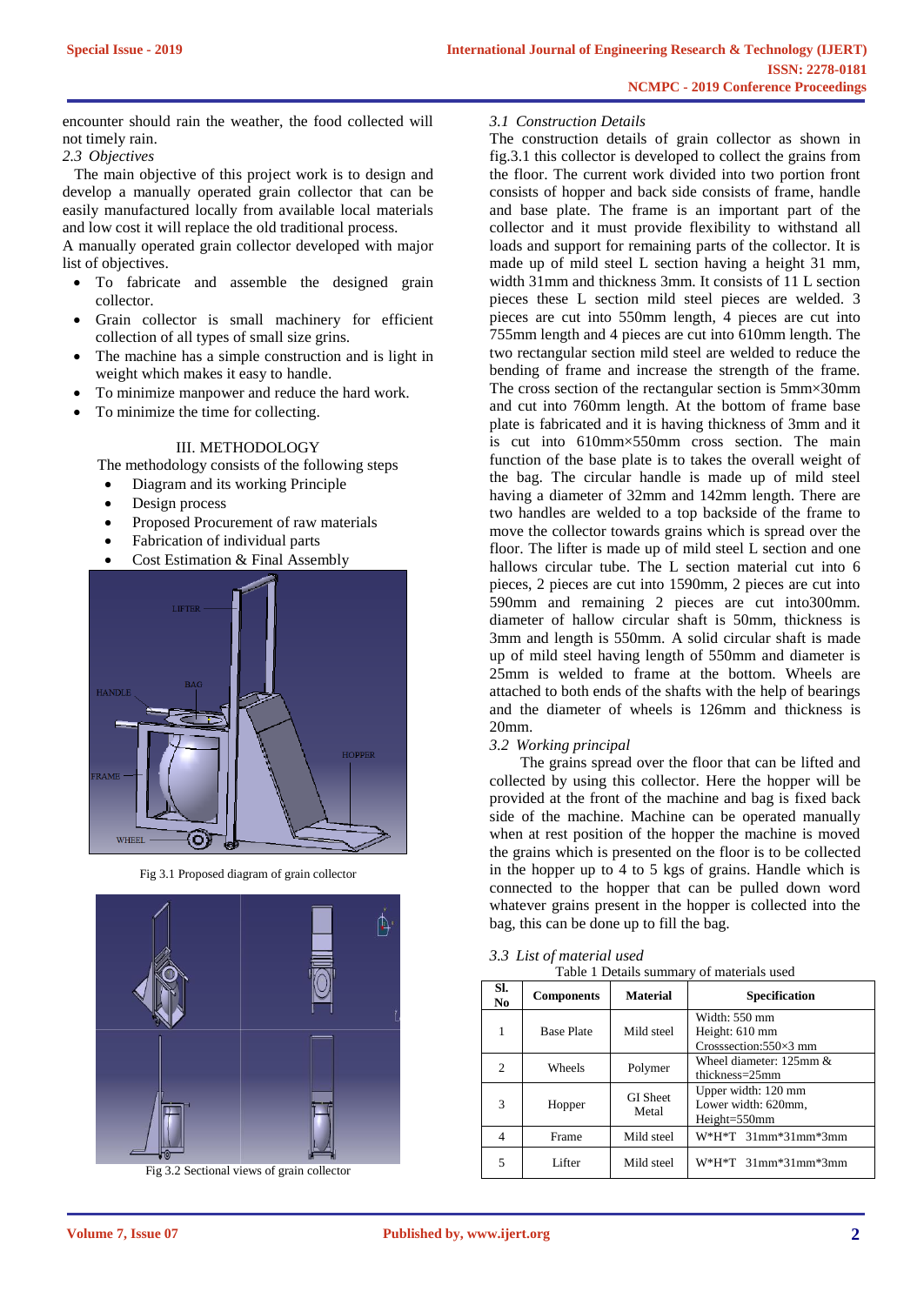#### *3.4 Fabrication Process*

Metal fabrication is a value-added process that involves the construction of machines and structures from various raw materials. The process of fabrication is started in the fabrication shop on the basis of engineering drawings generated in the design process after assessing the capabilities of the shop with respect to metal cutting, foaming, welding and machining. Metal fabrication jobs usually start with shop drawings including precise measurements then move to the fabrication stage and finally to the assembly to the project.

The grain collector, mainly consist of six parts. They are as follows, Frame, Bottom plate, Hopper, Lifter, Handle, Wheels.

# I. *Frame*



The frame is an important part of the equipment. It must provide flexibility which is equivalent of suspension to give good grip. So, the proposed mode equipment does not consist of any suspensions. It is made up of mild steel Lsection having a cross section of 31mm X 31mm. It consists of 4 channels, which are cut into the length, of 610 mm and other 2 Pieces are cut into 550 mm length. And also, it can be arranged according to the need as shown in the figure. The arranged pieces are welded at the joining section to form the base frame of the equipment. The most traditional frame material, steel, has been used by frame builders for over a century. Many types of steel channels are available and the material is easy to bend and shape. It also offers excellent ride quality, durability and is easily repaired and affordable. And, while there are new steels almost impervious to corrosion, most types can rust if treated carelessly (protect that paint job).

#### II. *Bottom plate*



Bottom plate is made up of mild steel rectangular plate having a thickness of 3mm. Length and width of the plate is 610mmX550mm. This plate is welded to the frame of the collector and the main function of this plate is to place the bag as shown in figure. III. *Hopper*



Hopper is used for the temporary storage of materials, they are designed so that stored material can be dumped are fed to process easily. Hopper specifications include volume capacity, weight capacity, depth or length, width or diameter, height and materials of construction. Most hoppers are made of plastic, metal or composite material. In this project hopper is made of galvanized sheet metal. These are value added steel products which are tough, sturdy, light weight, bright, corrosion resistant and easy to transport. These are usually produced in the thickness range of 0.15mm to 2.0mm and width range of 800mm to 1560mm. The metal sheets are fragile and highly deformable. The steel used is mild steel for forming, which is galvanized to increase the durability of the metal sheets and consequently allowing them to better withstand the weather.





The lifter is made up of mild steel L section and one hallows circular tube. The L section material cut into 4 pieces, 2 pieces are cut into 1590mm, 2 pieces are cut into 590mm and diameter of hallow circular shaft is 30mm, thickness is 3mm and length is 550mm joining is done by welding.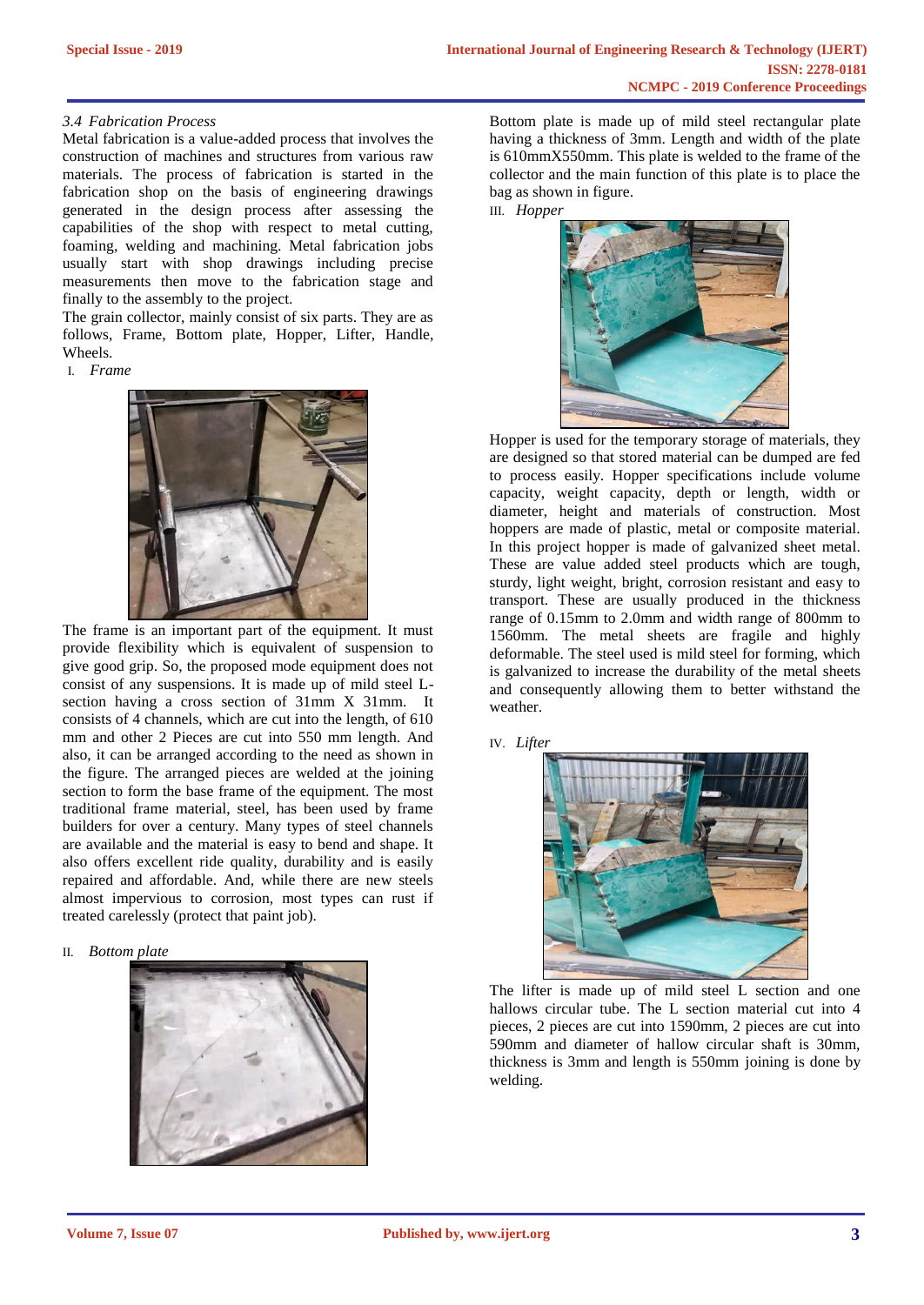V. *Handle*



The circular handle is made up of mild steel having a diameter of 32mm and 142mm length. There are two handles are welded to a top backside of the frame to move the collector towards grains which is spread over the floor. VI. Wheel



The wheels are designed to carry the load of the runner itself and mass placed at top. According to load, wheels are selected from standard size. two wheels are attached to the frame in order to move the machine in specific direction the diameter of the is 125mm.

#### VII. *Final Model*



Fig 3.3 Final assembly of grain collector

# IV. PERFORMANCE TEST

#### *4.1 Performance Test*

The testing is done by comparing the specifications of traditional or conventional methods with the collection of grains on the basis of labour required, labour cost and the time required for the collection of grains from the floor. Trial tests were conducted to see the time required for collecting of grains and to check that the grain collector equipment is functioning properly or not. The results show that they are functioning properly as expected.

|  |  | 4.2 Grains collecting time |  |
|--|--|----------------------------|--|
|--|--|----------------------------|--|

|  |  | Table 2 Details summary Grains collecting time |  |
|--|--|------------------------------------------------|--|

| SL<br>NO | Type of<br>grain | Weight of<br>grains in Kg | Labour's<br>required | Time<br>taken in<br>Seconds |
|----------|------------------|---------------------------|----------------------|-----------------------------|
|          | Corn             | 50                        |                      | 42                          |
| 2        | Paddy            | 50                        |                      | 52                          |
| 3        | Millet           | 50                        |                      | 46                          |
|          | wheat            | 50                        |                      | 43                          |
|          | Rice             | 50                        |                      |                             |

#### V. RESULT AND DISCUSSION

Grain collector useful for collecting grains from the floor and a conceptual model was implemented and fabricated successfully. It has considerable potential to greatly increase the efficiency of collecting grain with comparison of other traditional available techniques. The main task now is to promote this technology and have available to users at an affordable price. The grain collector is made up of local components in workshop. This can be sourced at an inexpensive price from local traders. By using local materials, collecting of grains can be achieved.

| Table 3 Comparison with traditional method |  |  |  |  |
|--------------------------------------------|--|--|--|--|
|--------------------------------------------|--|--|--|--|

| Sl. No | Parameter                       | Using human for<br>collecting grains | Using grain<br>collector<br>equipment. |
|--------|---------------------------------|--------------------------------------|----------------------------------------|
|        | Grains in kg                    | 50                                   |                                        |
|        | Labours required                |                                      |                                        |
|        | Labours cost per day<br>(in Rs) | Rs.200                               | One-time<br>investment                 |
|        | Time required                   | 90 sec                               | 42 sec                                 |

# VI. CONCLUSION AND FUTURE WORK

A manual grain bagging machine that collects grains from the concrete pavement floor through the collecting bin and made to fall into the bag placed adjacent to it. This machine has vast application in India due to lack of electricity and investment for the poor formers. This became the main motivation to fabricate this manual bagging machine. This machine reduces the grain collecting time and labour cost. As the main goal to reduce the usage of electricity we don't suggest the future scope with motors rather the belt drive mechanism can be designed to reduce the time and mechanical force of labour or operator.

#### **Advantages of the proposed manual grain collector**

- ➢ Manually operated, no fuel and electricity
- ➢ Ease of operation
- Single user is sufficient
- $\triangleright$  Single time investment and life time validity.

### VII. SCOPE FOR FUTURE WORKS

The present work may be extended in one of the following ways

1. Grain collector can be further implemented to fixing the motors to lift the grains. The system can be easily configured to require one.